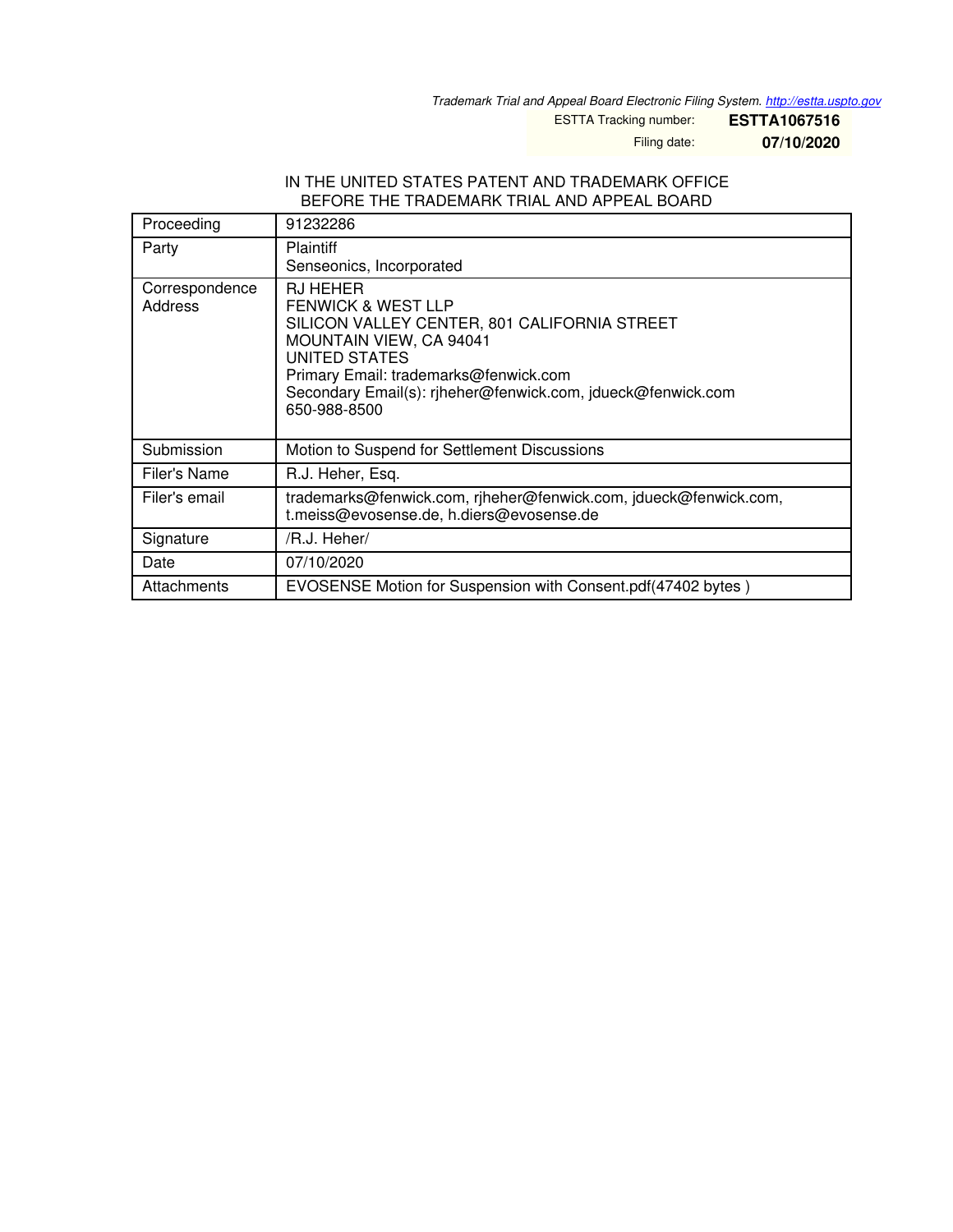## **IN THE UNITED STATES PATENT AND TRADEMARK OFFICE BEFORE THE TRADEMARK TRIAL AND APPEAL BOARD**

In the matter of Trademark Application Serial No. [86/845,324](http://tsdr.uspto.gov/#caseNumber=86845324&caseType=SERIAL_NO&searchType=statusSearch)  Mark: EVOSENSE

| Senseonics, Incorporated<br>Opposer,<br>VS.<br>EvoSense Research & Development GmbH | Opposition No. 91232286 |
|-------------------------------------------------------------------------------------|-------------------------|
| Applicant.                                                                          |                         |

## **MOTION FOR SUSPENSION WITH CONSENT**

Opposer Senseonics, Incorporated ("Opposer"), with the consent of Applicant EvoSense Research & Development GmbH ("Applicant"), requests further suspension of the Opposition for 30 days and that all trial dates be reset accordingly, on the grounds that the parties are engaged in settlement discussions. Pursuant to the Board's Order dated September 4, 2019, Opposer provides the following status report showing good cause and setting forth the specific efforts that the parties have made towards settlement during the previous periods of suspension, along with a proposed reset trial schedule.

1. The parties have been engaged in productive settlement discussions, and believe that they are close to reaching a final settlement. The parties have been primarily negotiating amendments to Applicant's identification of services in Trademark Application Serial No. [86/845,324](http://tsdr.uspto.gov/#caseNumber=86845324&caseType=SERIAL_NO&searchType=statusSearch) (the "Application").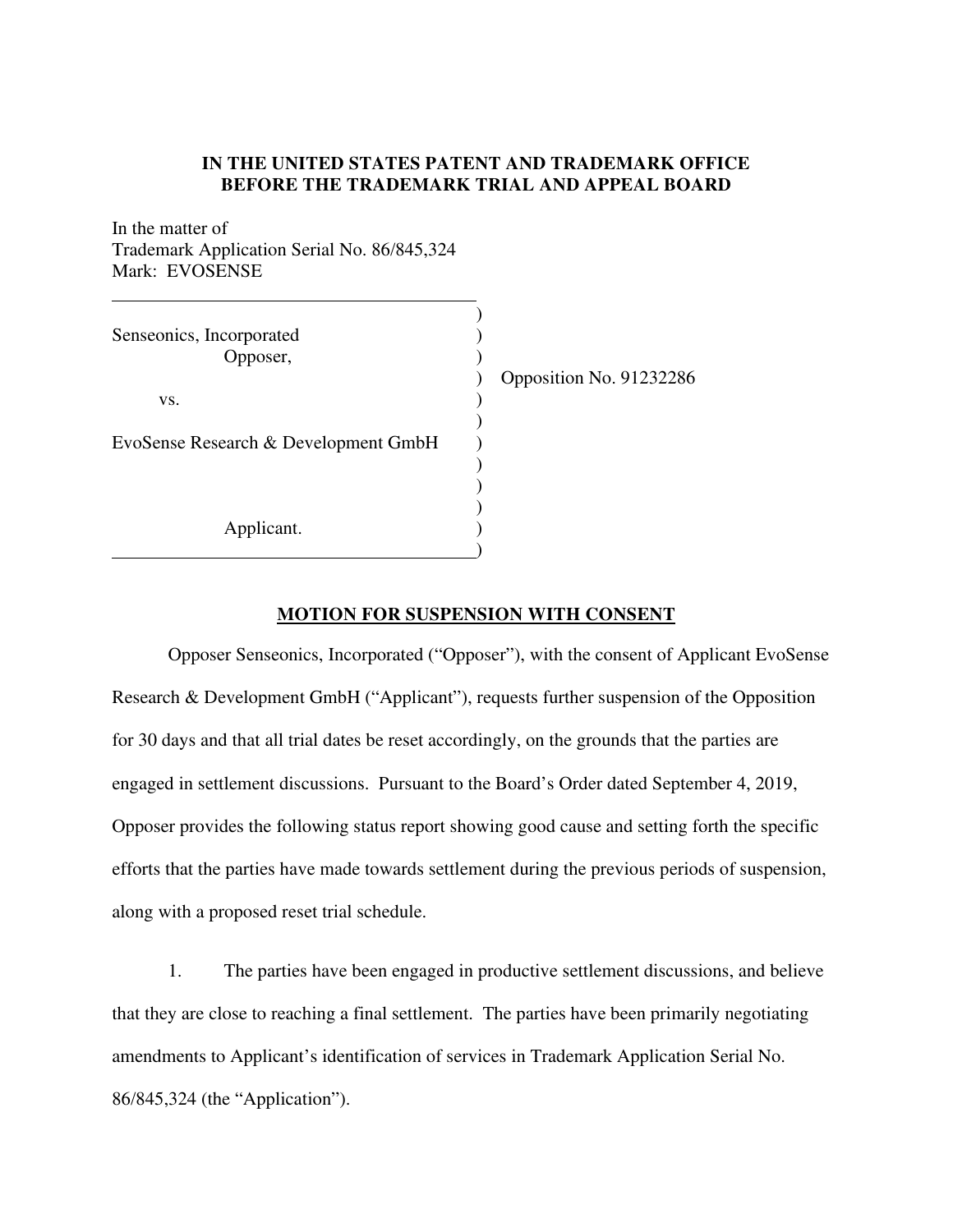2. As of their most recent substantive correspondence on July 10, 2020, the parties agreed on the final agreement to be signed that will lead to dismissal of the Opposition.

3. On June 9, 2020, the parties are exchanging a final agreement that will lead to dismissal of the Opposition.

4. On March 13, 2020, the parties reached a tentative settlement on all but a single term and needed time to finalize the agreement that will result in withdrawal of the Opposition.

5. On December 11, 2019, Applicant tentatively agreed in principle to the settlement terms proposed by Opposer, but Applicant needed to obtain the approval of others in Applicant's company regarding the scope of the amendments to Applicant's identification of services and the final settlement agreement. The parties only needed to finalize the scope of the amendment to the identification of services and the final settlement documentation.

6. On May 21, 2018, Applicant sent an email to Opposer's counsel, providing its proposed amendment to the identification of services and a draft settlement agreement.

7. On December 3, 2018, Applicant sent an email to Opposer's counsel, regarding Applicant's settlement proposal with a modification to its proposed amendment to the identification of services.

8. On May 30, 2019, Opposer's counsel indicated in an email to Applicant that Opposer continued to find some of the terms in Applicant's settlement proposal unacceptable and provided a counterproposal primarily relating to amendments to the identification of services in the Application and to making the settlement terms reciprocal.

2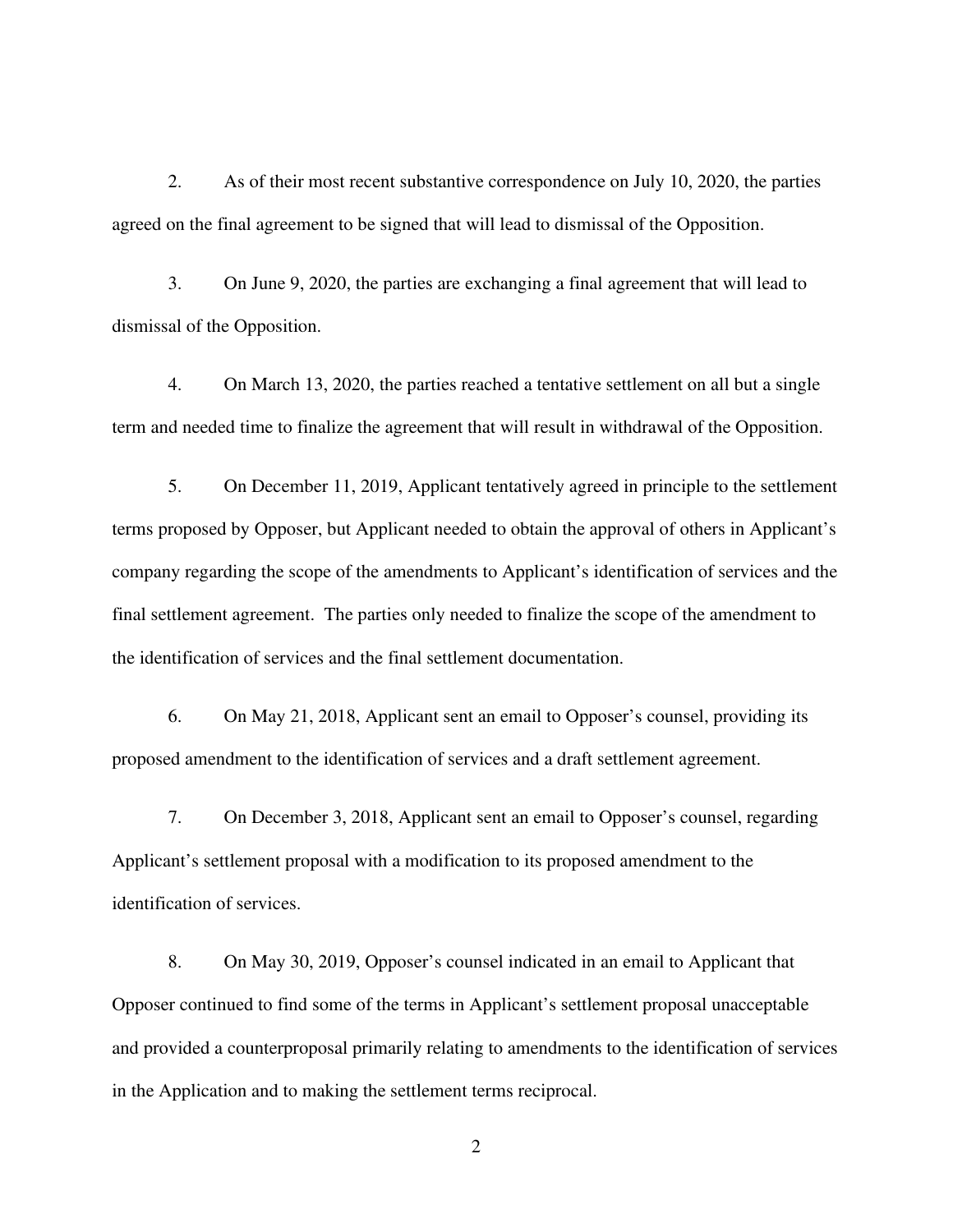9. On August 18, 2019, Applicant agreed in principle to the terms proposed by Opposer's counsel on May 30, 2019.

10. On December 6, 2019, Opposer's counsel sent an email to Applicant, regarding Applicant's settlement proposal with a modification to its proposed amendment to the identification of services.

11. The parties have finalized a settlement agreement that will lead to Withdrawal of the Opposition. The only remaining actions are the parties must sign the agreement, Applicant must seek the approval of the Office to amendments to the descriptions of goods in the application and, following Office approval, Opposer must immediately file a Withdrawal of the Opposition.

12. The parties propose the following reset schedule:

| <b>Discovery Closes</b>                     | August 10, 2020        |
|---------------------------------------------|------------------------|
| <b>Plaintiff's Pretrial Disclosures Due</b> | September 24, 2020     |
| Plaintiff's 30-day Trial Period Ends        | November 8, 2020       |
| Defendant's Pretrial Disclosures Due        | November 23, 2020      |
| Defendant's 30-day Trial Period Ends        | <b>January 7, 2021</b> |
| <b>Plaintiff's Rebuttal Disclosures Due</b> | January 22, 2021       |
| Plaintiff's 15-day Rebuttal Period Ends     | February 21, 2021      |
| Plaintiff's Opening Brief Due               | April 22, 2021         |
| Defendant's Brief Due                       | May 22, 2021           |
| <b>Plaintiff's Reply Brief Due</b>          | June 6, 2021           |
| Request for Oral Hearing (optional) Due     | June 16, 2021          |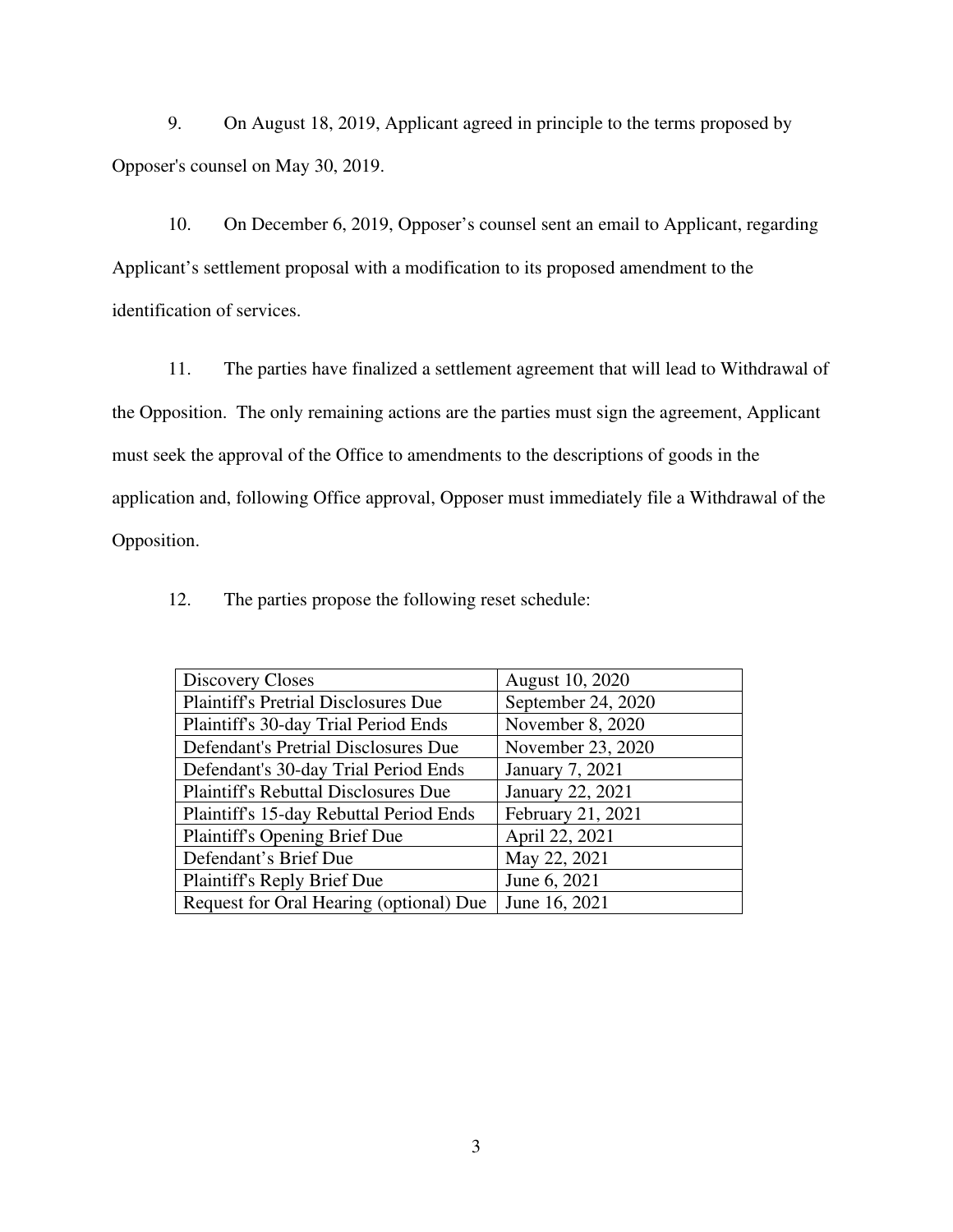WHEREFORE, in view of the foregoing, Opposer respectfully asks that the Board grant the Motion to Suspend with Consent for 30 days and reset disclosure, discovery and trial dates accordingly.

Dated: July 10, 2020 Respectfully submitted,

By: /R.J. Heher/ R.J. Heher FENWICK & WEST LLP Silicon Valley Center 801 California Street Mountain View, CA 94041 Telephone: 650.988.8500

> Attorney for Opposer Senseonics, Incorporated